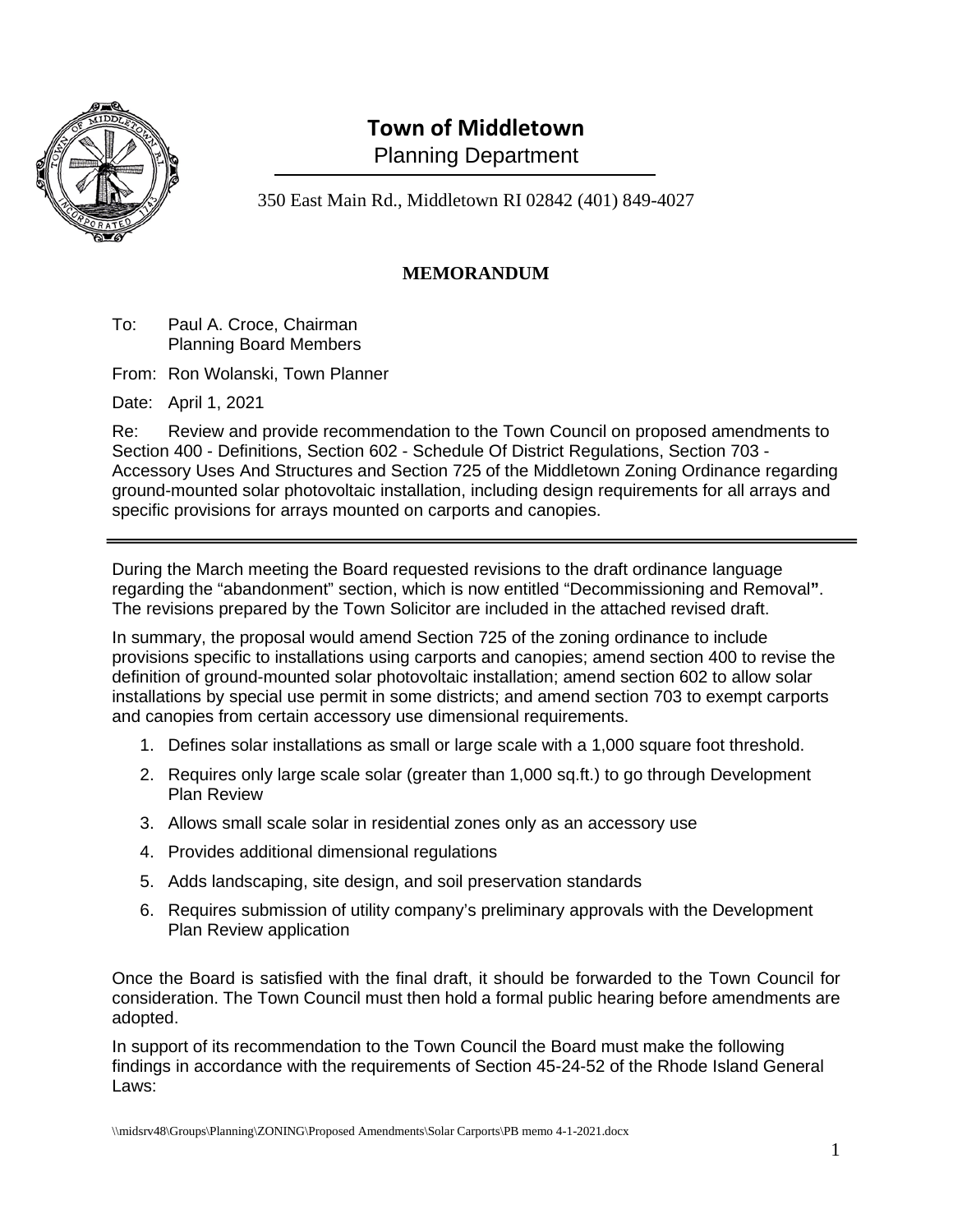(1) The proposed amendment is generally consistent with the Middletown Comprehensive Community Plan , including the goals and policies statement, the implementation program, and all other applicable elements of the comprehensive plan; and

(2) This recommendation is made in recognition and consideration of each of the applicable purposes of zoning, as presented in § 45-24-30 RIGL

Please contact me with any questions.

cc. Town Solicitor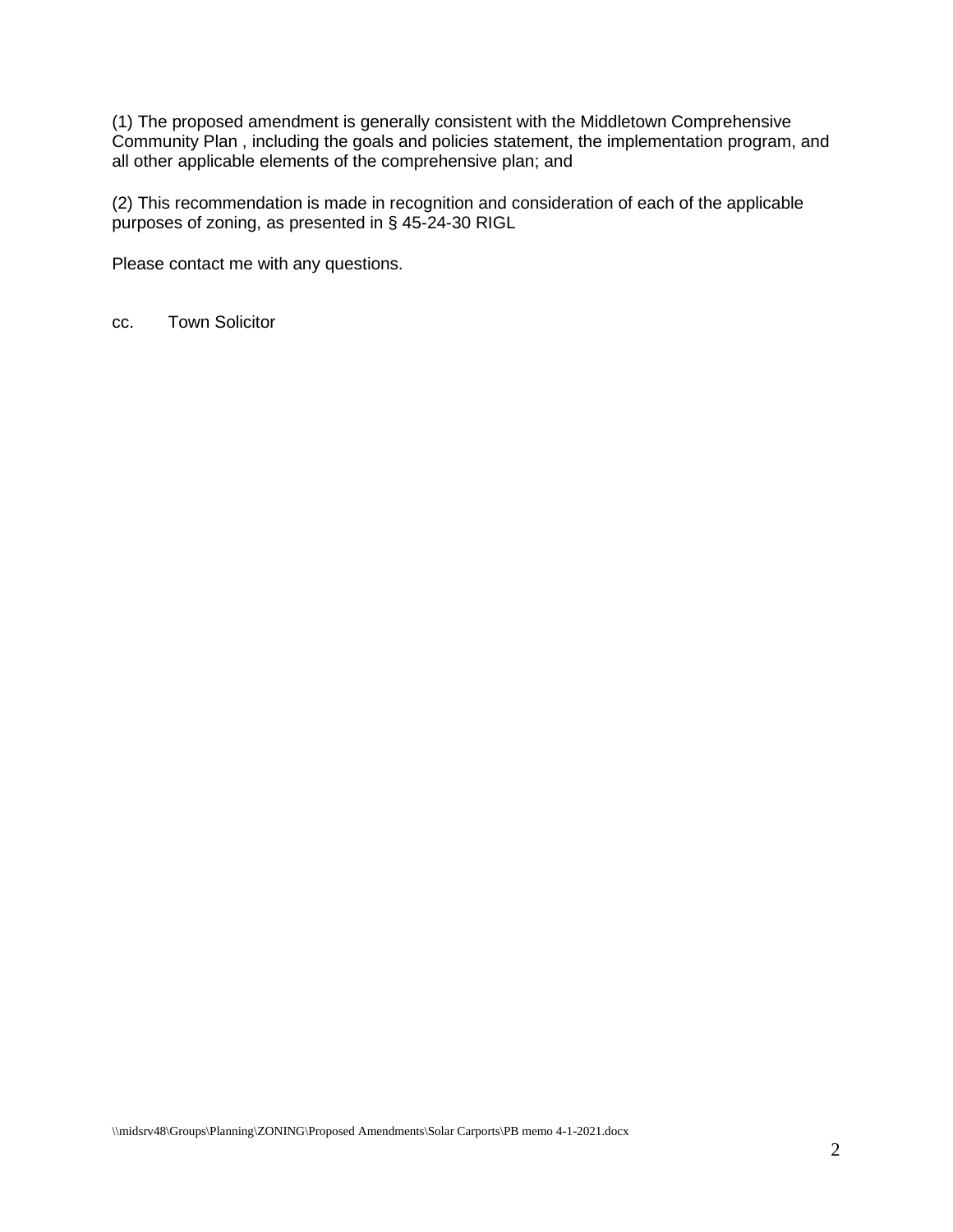#### **ORDINANCE OF THE TOWN OF MIDDLETOWN, RHODE ISLAND**

## **AN ORDINANCE AMENDING THE TOWN CODE OF THE TOWN OF MIDDLETOWN**

## **TITLE XV: LAND USAGE Chapter 152, Zoning Code**

#### **NOW THEREFORE, BE IT ORDAINED AS FOLLOWS:**

FIRST: That Town Code Title XV, Chapter 152, Entitled "Zoning Code" is amended by amending Section 400, entitled "Definitions", Section 602, entitled "Schedule of District Regulations - Uses and Districts", and Section 703, entitled "Accessory Uses and Structures", Section 725, entitled "Ground-Mounted Solar Photovoltaic Installation" as follows (language to be deleted is stricken out within brackets; language to be added is underlined):

#### **§ 400 - Definitions**

**GROUND-MOUNTED SOLAR [ PHOTOVOLTAIC INSTALLATION] ENERGY SYSTEM.** A solar [photovoltaic] energy system, consisting of photovoltaic panels, support structures, and other equipment which is structurally mounted on the ground and is not roof-mounted, and is used to convert solar energy to electricity, including but not limited to supplying electricity to the local grid or directly to a commercial or residential consumer(s). A solar carport or canopy shall be considered a ground-mounted solar energy system.

SOLAR CARPORT OR CANOPY. A type of ground-mounted solar energy system in which a carport or canopy structure is constructed over a parking lot, driveway, walkway, or agricultural activity supporting a solar photovoltaic panel or panels.

LARGE SOLAR ENERGY SYSTEMS. A ground mounted solar energy system, greater than 1,000 square feet as calculated per **§ 725.**

SMALL SOLAR ENERGY SYSTEMS. A ground mounted solar energy system, less than or equal to 1,000 square feet as calculated per **§ 725.**

#### **§ 602 SCHEDULE OF DISTRICT REGULATIONS - USES AND DISTRICTS.**

| <b>ZONING DISTRICT PERMITTED USES</b> |                        |            |                 |    |     |                                       |                     |              |                    |     |  |    |  |    |
|---------------------------------------|------------------------|------------|-----------------|----|-----|---------------------------------------|---------------------|--------------|--------------------|-----|--|----|--|----|
|                                       |                        |            | $Y = Permitted$ |    |     | $S = Special Use$ $N = Not$ Permitted |                     |              |                    |     |  |    |  |    |
| <b>PRINCIPAL USE</b>                  | <b>ZONING DISTRICT</b> |            |                 |    |     |                                       |                     |              |                    |     |  |    |  |    |
|                                       | <b>R60</b>             | <b>R40</b> | R30             | R2 | R1I | R<br>M                                | G<br>B <sub>l</sub> | $\mathbf{B}$ | <sup>o</sup><br>вl | L/I |  | D. |  | МT |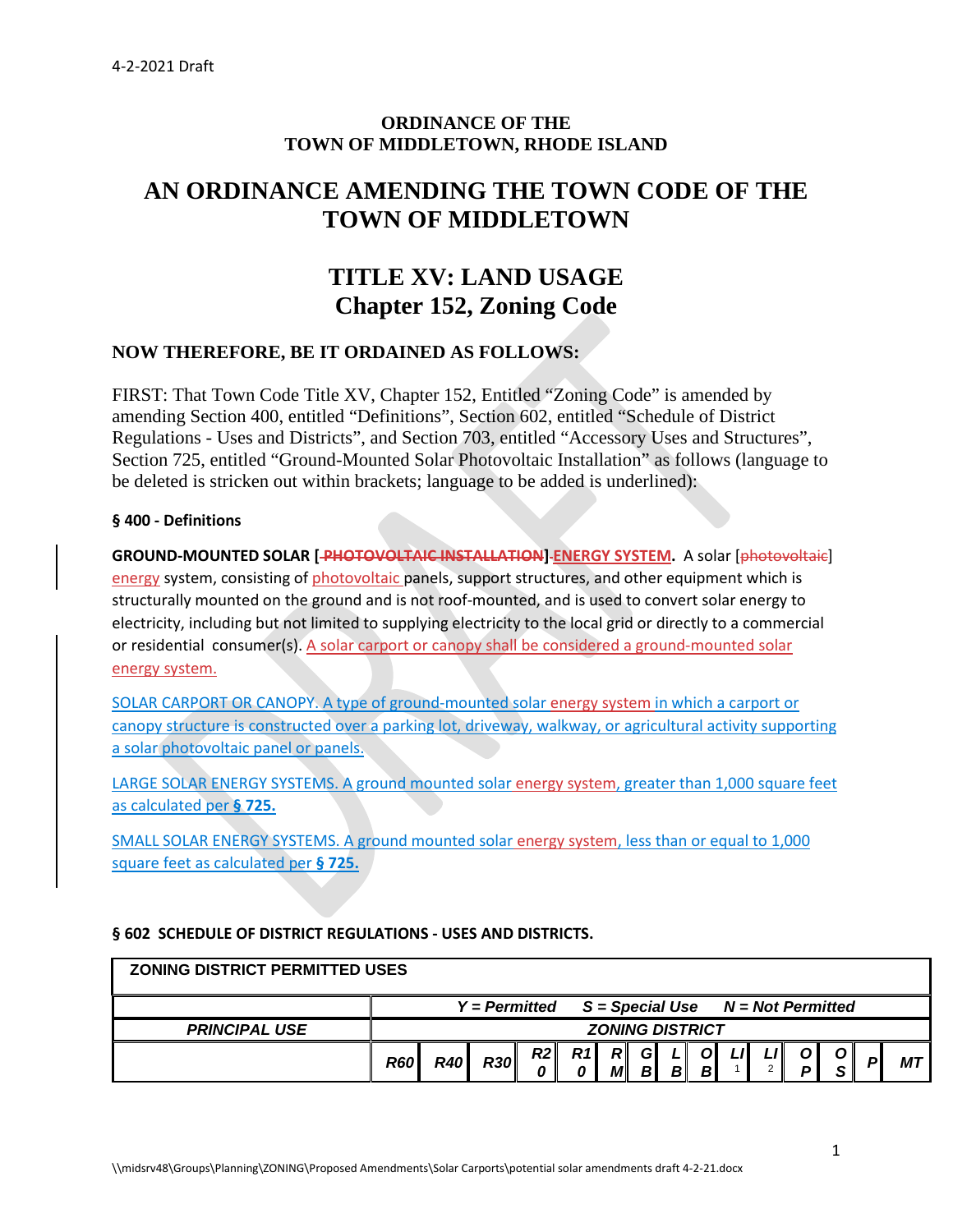| <b>TRANSPORTATION, COMMUNICATION AND UTILITIES</b>                                     |    |    |          |    |                                      |   |     |    |          |          |   |   |  |
|----------------------------------------------------------------------------------------|----|----|----------|----|--------------------------------------|---|-----|----|----------|----------|---|---|--|
| Ground-mounted solar<br>photovoltaic installation<br><b>Large Solar Energy Systems</b> | SN | SN | SN       | S٨ | SΙ                                   | S | S l | S. | SI       | S        | S | N |  |
| <b>Small Solar Energy Systems*</b>                                                     |    |    | <u>s</u> |    | $\underline{\underline{\mathsf{S}}}$ |   | S.  |    | <u>s</u> | <u>s</u> |   |   |  |

\*allowed only as an accessory to the principal use in residential districts per § 725

#### **§ 703 ACCESSORY USES AND STRUCTURES.**

 (A) Except as otherwise provided in divisions (F) and (G), an accessory use which is clearly incidental and secondary to the principal permitted use of the premises or structure shall be allowed; provided that such accessory use shall be located on the same lot to which it applies.

 (B) No accessory buildings or structures shall be located nearer than ten feet to a principal building unless such accessory buildings or structure are structurally attached to the principal building except for solar carports or canopies as described in § 725.

 (C) Regardless of the provisions of Table of Zoning District Dimensional Regulations concerning Accessory Buildings - Minimum Distance in Feet to Side Lot Lines and Rear Lot Line, § [603,](http://library.amlegal.com/nxt/gateway.dll?f=jumplink$jumplink_x=Advanced$jumplink_vpc=first$jumplink_xsl=querylink.xsl$jumplink_sel=title;path;content-type;home-title;item-bookmark$jumplink_d=rhode%20island(middletown_ri)$jumplink_q=%5bfield%20folio-destination-name:%27Ch.%20152%2C%20App.%20A%2C%20Sec.%20603%27%5d$jumplink_md=target-id=JD_Ch.152App.ASec.603) any accessory structure, having 150 square feet or less floor area with a maximum height of 15 feet shall be permitted to be placed no closer than five feet to any lot line in the required rear yard. Provided, however, that no accessory structure, pen or enclosure used for keeping animals shall be permitted closer to a property line than the distance permitted for accessory buildings in the Table.

(D) No accessory building or structure, except signs as allowed by [Article 12,](http://library.amlegal.com/nxt/gateway.dll?f=jumplink$jumplink_x=Advanced$jumplink_vpc=first$jumplink_xsl=querylink.xsl$jumplink_sel=title;path;content-type;home-title;item-bookmark$jumplink_d=rhode%20island(middletown_ri)$jumplink_q=%5bfield%20folio-destination-name:%27Ch.%20152%2C%20App.%20A%2C%20Art.%2012%27%5d$jumplink_md=target-id=JD_Ch.152App.AArt.12) [and-] satellite dish antennas and communication towers as allowed by Article 25, and solar carport or canopy as allowed in § 725 shall be located in any required front yard.

(E) Vending machines, newsstands, soft drink machines, etc., shall be considered to be accessory structures and shall not be placed within the right-of-way of streets, attached to a utility pole, or located within any required off-street parking and loading facility. Such structures are permitted only if attached to or abutting a building, upon a sidewalk or exterior mall adjacent to a building, or within pedestrian areas associated with a building.

 (F) Farm-promotion accessory uses are allowed by obtaining a special use permit from the Board of Review. Such uses are subject to applicable requirements and conditions of farm-promotion accessory uses, as well as to any conditions imposed by the Board under conditions on variances and special use permits.

 (G) A tent erected and maintained for not more than 30 days, or for up to nine months under successive licenses issued by the building official under the tent chapter (Town Code, [Chapter 101\)](https://codelibrary.amlegal.com/codes/middletown/latest/middletown_ri/0-0-0-4797#JD_Chapter101), shall be considered an accessory structure and shall be allowed as a matter of right in all districts. All other tents exceeding 120 square feet in area shall require a special-use permit from the Zoning Board of Review, which is expressly authorized, after considering the requirements for special-use permits under § [902,](https://codelibrary.amlegal.com/codes/middletown/latest/middletown_ri/0-0-0-7383#JD_Ch.152App.ASec.902) to allow the tent to be located on the lot containing the principal use or on an undeveloped lot.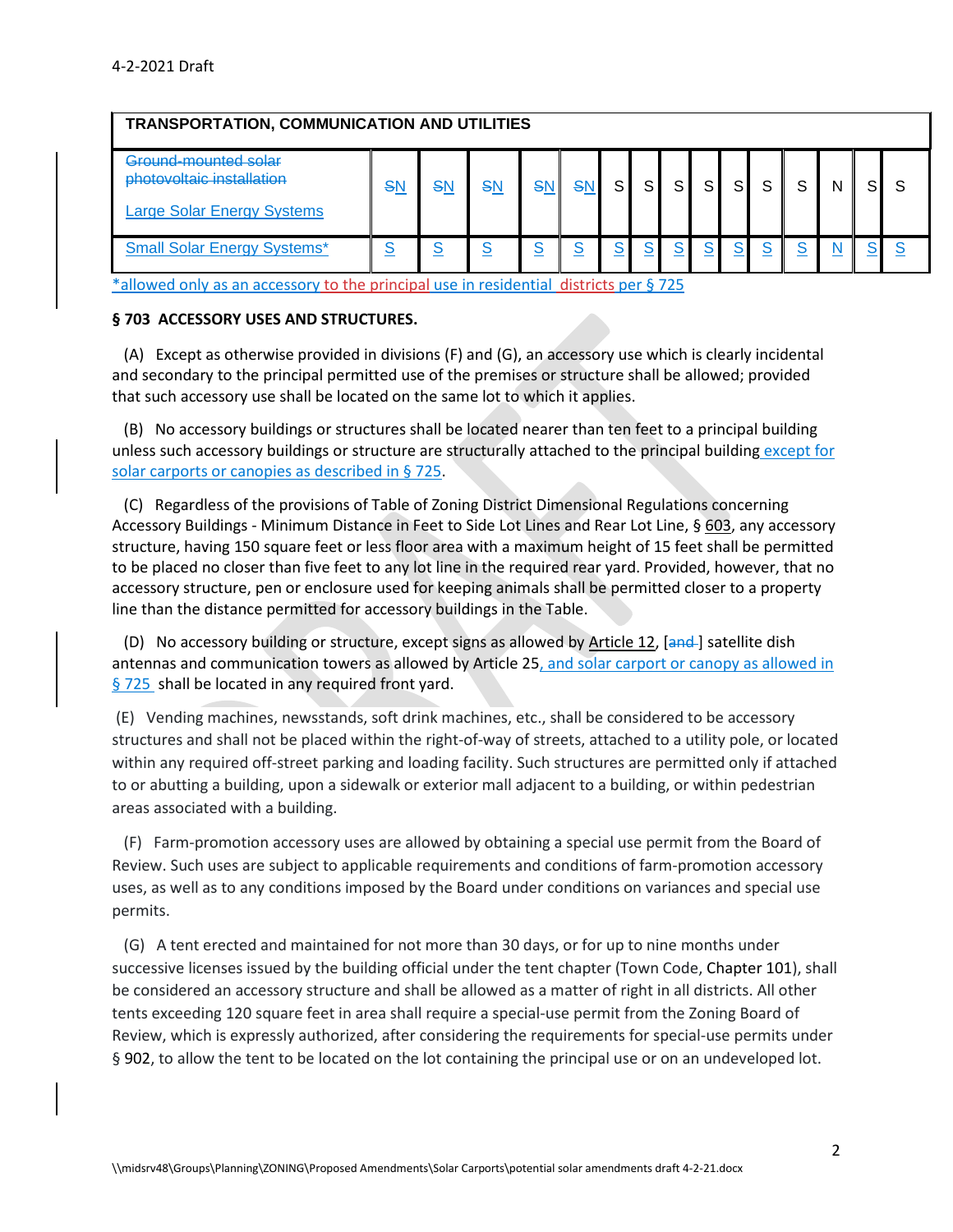#### **§ 725 GROUND-MOUNTED SOLAR [PHOTOVOLTAIC INSTALLATION] ENERGY SYSTEM**

#### **Delete the entirety of Section 725 and replace with the following:**

#### **725.1 PURPOSE.**

The purpose of this section is to regulate ground mounted solar energy systems and provide standards for appropriate placement, screening, design, and removal of such systems. Solar energy is an important element in reducing the use of fossil fuels. As such, development of properly sited solar energy systems is encouraged in commercial areas, on previously developed sites and brownfields, rather than in residential areas, on farmland or wooded areas, and areas with prime agricultural soils.

#### **725.2 GROUND MOUNTED SOLAR DIMENSIONAL REGULATIONS**

| <b>A. DIMENSIONAL TABLE</b>                                                                              |                                                     |                                                                                                           |                                       |
|----------------------------------------------------------------------------------------------------------|-----------------------------------------------------|-----------------------------------------------------------------------------------------------------------|---------------------------------------|
|                                                                                                          | <b>MAXIMUM HEIGHT</b>                               | <b>MINIMUM SETBACKS</b><br><b>FROM ALL PROPERTY</b><br><b>LINES</b>                                       | <b>MAXIMUM LOT</b><br><b>COVERAGE</b> |
| <b>Ground-mounted solar</b><br>energy system, except<br>solar carport or canopy                          | 12 ft                                               | As per setback<br>requirements in §603 for a<br>principal building in the<br>subject district             | 50% of developable land               |
| <b>Solar carport or canopy</b>                                                                           | As per accessory building<br>height in §603         | As per setback<br>requirements in §603 for a<br>principal building in the<br>subject district             | 50% of developable land               |
| <b>RESIDENTIAL Districts</b><br>Ground-mounted solar<br>energy system, except<br>solar carport or canopy | <u>12ft</u>                                         | As per setback<br>requirements in §603 or<br>§604 for an accessory<br>building in the subject<br>district | 25% of developable land               |
| <b>RESIDENTIAL Districts</b><br>Solar carport or canopy as<br>an accessory use only                      | As per accessory building<br>height in §603 or §604 | As per setback<br>requirements in §603 or<br>§604 for an accessory<br>building in the subject<br>district | 10% of developable land               |

B. Height is measured from pre-development lot grade at the location of the panel.

C. Lot Coverage: A ground-mounted solar energy system shall not be subject to the maximum percentage of lot to be occupied by buildings as applied in § 603 or §604.

1. Lot coverage area shall include land located within the fenced area of the installation as well as land used for access roads and utilities exclusively serving the installation.

2. Solar carports/canopies area calculation shall be based on total roof area of the carports/canopies.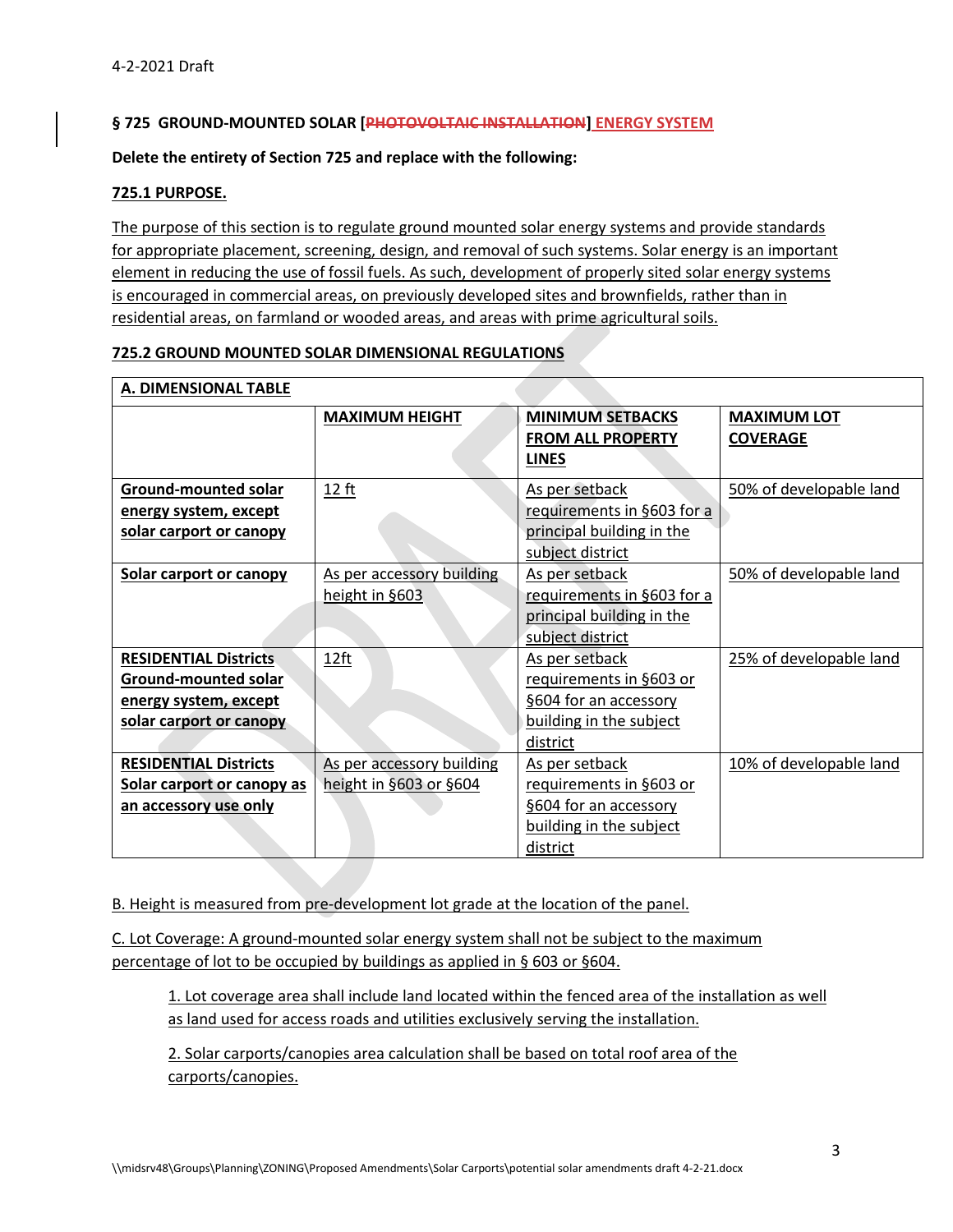3. Any subsequent subdivision of the subject parcel shall ensure continued compliance with lot coverage requirements.

#### **725.3 STANDARDS**

A ground-mounted solar energy system in any zoning district shall comply with the following:

- A. IN RESIDENTIAL DISTRICTS
	- 1. Solar carports and canopies are allowed in residential zones only as an accessory use, which is clearly incidental and secondary to the principal permitted use of the premises or structure.
	- 2. Except for carport and canopy installations, no ground-mounted solar energy system shall be installed in the front yard (area between the principal structure and the street), in any residential district.
- B. DEVELOPMENT PLAN REVIEW
	- 1. A large solar energy system shall be subject to Development Plan Review as described in § 305.
	- 2. In addition to the submission requirements for Development Plan Review § 305, large solar energy systems must submit documentation from the appropriate public utility indicating the completion of a feasibility study, or in the case that an impact study is required by the public utility, a completed impact study must be submitted.
- C. LANDSCAPING AND VEGETATION
	- 1. The site design shall incorporate landscaping and design elements to visually screen the installation from view from public roads and adjoining properties to the greatest practical extent.
	- 2. The installation shall be surrounded by visual screening, consisting of fencing, dense vegetation, or a combination of both, that is a minimum of six feet in height at the time of installation.
	- 3. The required vegetated buffer/screening shall be maintained for the life of the solar energy system. The property owner and/or facility owner shall be required to replant any section of the buffer/screening found not to meet the requirements of this section as determined by the zoning official or tree warden in consultation with the town planner.
	- 4. Vegetation planted under solar panels must include native wildflower or grasses seed mix.

#### D. SITE DESIGN

- 1. Electrical lines and connections shall be installed underground.
- 2. A ground-mounted solar energy system shall be designed to prevent unauthorized access to panels and equipment, such as by use of protective fencing, locked equipment shelters, and other means as appropriate.
- 3. Where the proposed development parcel includes or is directly adjacent to wetlands, any fencing must provide a minimum of 6-inches of ground clearance to allow for the appropriate movement of wildlife.
- 4. Adequate emergency vehicle access to and throughout the installation shall be provided, subject to approval of the Middletown Fire Department.
- 5. Any outdoor lighting on site must be in compliance with Article 27B (*pending adoption*)